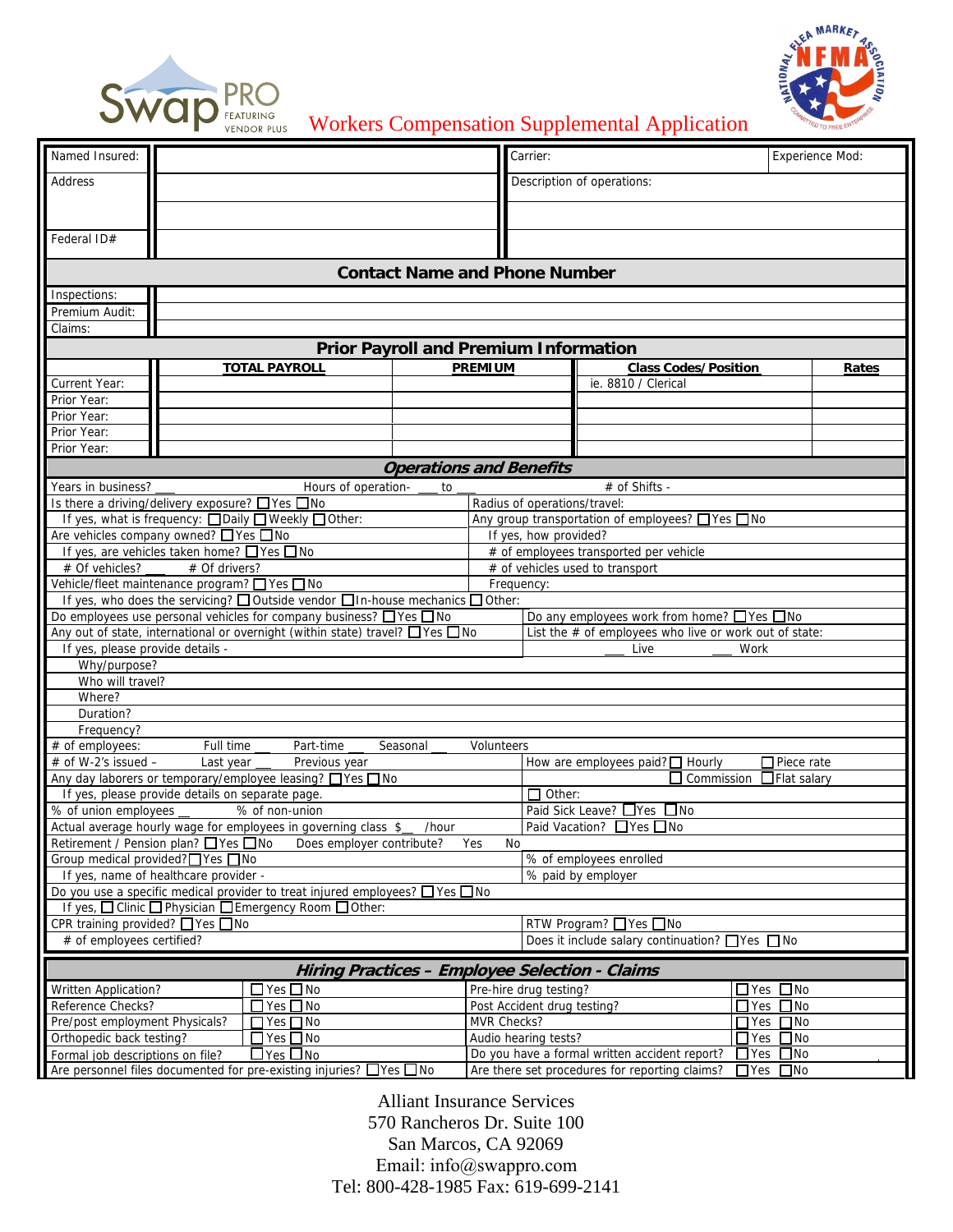



Workers Compensation Supplemental Application

| Average claim reporting time frame -                                                                                                          | Any Interchange of labor? □ Yes □ No                                               |  |  |  |  |
|-----------------------------------------------------------------------------------------------------------------------------------------------|------------------------------------------------------------------------------------|--|--|--|--|
| Is job specific training provided? □ Yes □ No                                                                                                 | If yes, please explain<br>Another business<br>$\Box$ Subsidiary                    |  |  |  |  |
| Employee Orientation Program? □ Yes □ No                                                                                                      | between departments □ Other:                                                       |  |  |  |  |
| If yes, is the orientation $\Box$ Verbal only? $\Box$ Verbal and Documented?                                                                  |                                                                                    |  |  |  |  |
| Supervisor to Employee ratio - >7-1<br>$\overline{\phantom{a}}$                                                                               |                                                                                    |  |  |  |  |
| If yes, for what purpose?<br>Subcontractors used? □ Yes □ No                                                                                  |                                                                                    |  |  |  |  |
| If yes, are certificates of insurance obtained and kept on file? □ Yes □ No                                                                   |                                                                                    |  |  |  |  |
| Independent contractors used? Thes T No If yes, for what purpose?                                                                             |                                                                                    |  |  |  |  |
| If yes, how are they paid? □ 1099's? □ Other? Please explain                                                                                  |                                                                                    |  |  |  |  |
| <b>Safety Program and Organization - Work premises and Environment</b>                                                                        |                                                                                    |  |  |  |  |
| $\Box$ Yes $\Box$ No<br>Are owners active in daily operations?                                                                                | If yes, are they excluded from coverage? $\Box$ Yes $\Box$ No                      |  |  |  |  |
| Active injury & illness prevention program?<br>$\Box$ Yes $\Box$ No                                                                           | Has loss control services been performed in the last year? Thes Tho                |  |  |  |  |
| Active safety incentive program?<br>$\Box$ Yes $\Box$ No                                                                                      | Has Cal/OSHA visited or cited your business in the last year? $\Box$ Yes $\Box$ No |  |  |  |  |
| If yes, does it encompass all employees?<br>$\Box$ Yes $\Box$ No                                                                              | If yes, please provide explanation on separate page.                               |  |  |  |  |
| What type of incentive?                                                                                                                       | Are safety meetings conducted? ■ Yes ■ No                                          |  |  |  |  |
| Do employees receive safety training/orientation? $\Box$ Yes $\Box$ No                                                                        | If yes, how often? Other<br>$\overline{\mathbf{v}}$                                |  |  |  |  |
| If yes, is the training - Informal<br>$\overline{\mathbf{v}}$                                                                                 | Other:                                                                             |  |  |  |  |
| Do you have a safety director or risk manager? □ Yes □ No<br>Name and title:                                                                  |                                                                                    |  |  |  |  |
| If yes, is the position full time or an additional responsibility of another employee? Additional Responsibility                              |                                                                                    |  |  |  |  |
| MSDS (Material Safety Data Sheets) available for all chemicals and products used? ■ Yes ■ No ■ N/A                                            |                                                                                    |  |  |  |  |
| Any material handling exposures? TYes TNo If yes, please explain                                                                              |                                                                                    |  |  |  |  |
| Any lifting exposures? ■ Yes ■ No                                                                                                             | Forklift training provided? ■ Yes ■ No ■ N/A                                       |  |  |  |  |
| If yes, $40+$<br>$\overline{\blacktriangledown}$                                                                                              | If yes, annual certification? □ Yes □ No                                           |  |  |  |  |
| If 40+, manual lifting or with assistance? Please explain                                                                                     |                                                                                    |  |  |  |  |
| Is all machinery/equipment properly guarded? □ Yes □ No □ N/A                                                                                 | Any use of Baler equipment? □ Yes □ No                                             |  |  |  |  |
| Written Lock out / tag out / block out procedures in place? $\Box$ Yes $\Box$ No $\Box$ N/A                                                   | $\overline{\mathbf{v}}$<br>Condition of equipment? Average                         |  |  |  |  |
| Respiratory program in place? □ Yes □ No □ N/A                                                                                                | Are all equipment operators trained/ certified? □ Yes □ No □ N/A                   |  |  |  |  |
|                                                                                                                                               |                                                                                    |  |  |  |  |
| What is the maximum height at which you will work?<br>ाेच<br>What is used? N/A                                                                | Personal protection equipment provided? ■ Yes ■ No ■ N/A                           |  |  |  |  |
|                                                                                                                                               | If yes, strict enforcement of utilization? $\Box$ Yes $\Box$ No                    |  |  |  |  |
| If scaffolding used, does the insured build their own? $\Box$ Yes $\Box$ No                                                                   | What types of PPE?                                                                 |  |  |  |  |
| Is the building / premises - Owned or Leased? Leased<br>$\overline{\blacktriangledown}$<br>Condition of premises? Average                     | # Of years at current location?                                                    |  |  |  |  |
| $\blacktriangledown$                                                                                                                          | Age of building occupied?<br>year(s)                                               |  |  |  |  |
| Retail / Wholesale<br>Type of Merchandise?                                                                                                    |                                                                                    |  |  |  |  |
| Gross Receipts: Wholesale<br>%<br>Retail<br>%<br>Warehousing? ■ Yes ■ No                                                                      |                                                                                    |  |  |  |  |
| Any repacking or repackaging operations? □ Yes □ No                                                                                           |                                                                                    |  |  |  |  |
| If yes, please explain operations:                                                                                                            |                                                                                    |  |  |  |  |
| Assembly exposure? ■ Yes ■ No                                                                                                                 |                                                                                    |  |  |  |  |
| If yes, please explain exposure:                                                                                                              |                                                                                    |  |  |  |  |
| Any distribution exposure? □ Yes □ No<br>If yes, by common carrier or does insured have a trucking exposure? Please explain on separate page. |                                                                                    |  |  |  |  |
|                                                                                                                                               |                                                                                    |  |  |  |  |
|                                                                                                                                               |                                                                                    |  |  |  |  |
| <b>Restaurants</b>                                                                                                                            |                                                                                    |  |  |  |  |
| Entertainment provided?<br>$\Box$ Yes $\Box$ No                                                                                               | Bar or separate lounge area?<br>$\Box$ Yes $\Box$ No                               |  |  |  |  |
| Fast Food?                                                                                                                                    | Any catering? ■ Yes ■ No<br>$\exists$ Yes $\Box$ No                                |  |  |  |  |
| Number of: _ Hosts _ Waitpersons _ Bartenders                                                                                                 | If yes, radius of operations: __ miles<br>% of exposure                            |  |  |  |  |
| Valet<br>Cooks<br><b>Busboys</b>                                                                                                              | Any delivery? ■ Yes ■ No<br>Delivery hours<br>to                                   |  |  |  |  |
| Average price of entrée?                                                                                                                      | If yes, radius of operations: miles % of exposure                                  |  |  |  |  |
| Servicing, cleaning of hoods/filters/grease traps or related systems provided by: Employees                                                   |                                                                                    |  |  |  |  |
|                                                                                                                                               |                                                                                    |  |  |  |  |

Alliant Insurance Services 570 Rancheros Dr. Ste 101 San Marcos, CA 92069 Email: info@swappro.com Tel: 800-428-1985 Fax: 619-699-2141